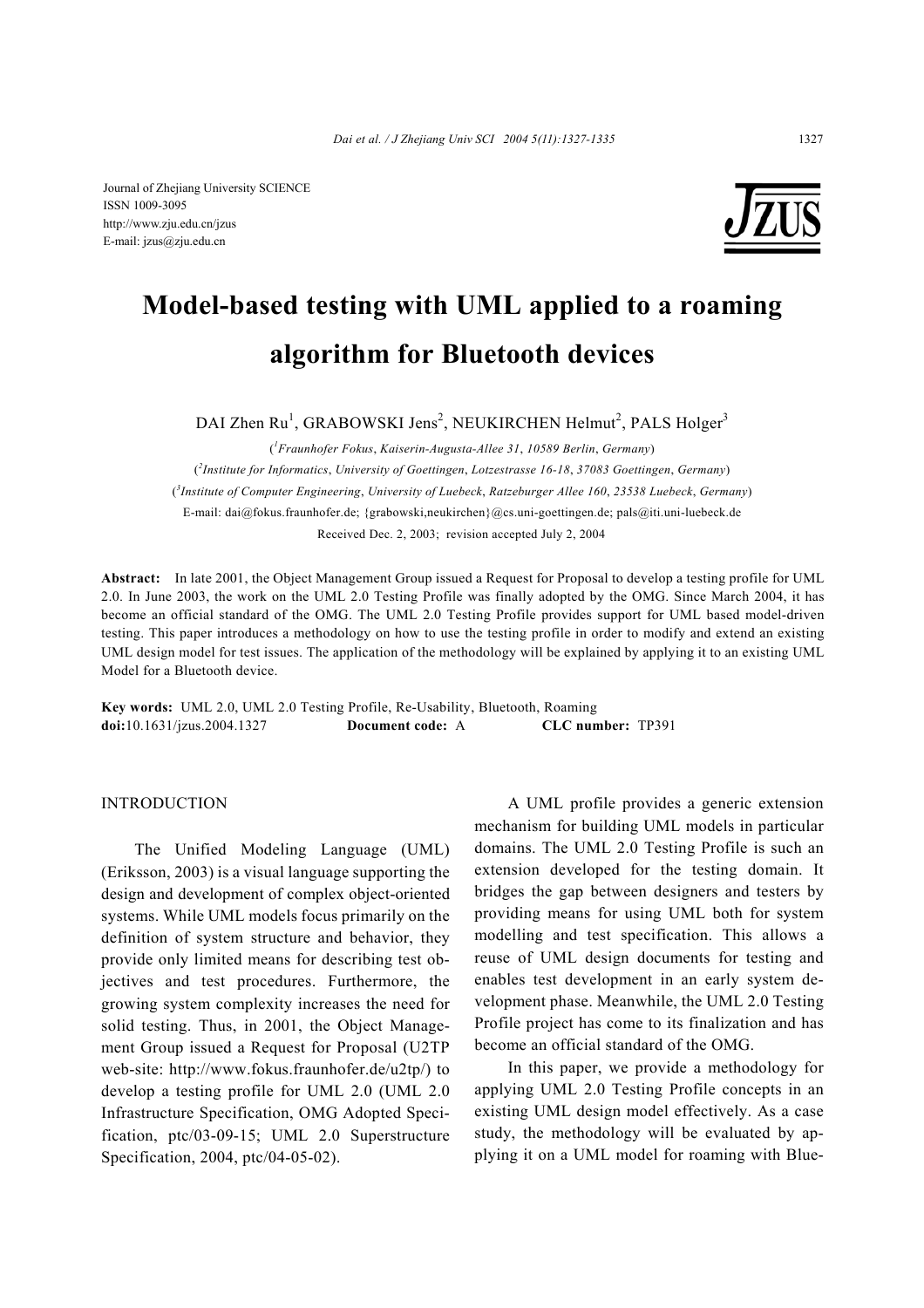tooth devices (Pals *et al*., 2003).

# THE UML 2.0 TESTING PROFILE

The UML 2.0 Testing Profile (U2TP) provides concepts that target the development of test specifications and test models for black-box testing (Beizer, 1995). In particular, the profile introduces four concept groups covering the aspects: test architecture, test behavior, test data and time. Together, these concepts define a modelling language for visualizing, specifying, analysing, constructing and documenting the artefacts of a test system (UML 2.0 Testing Profile, Final Adopted Specification at OMG, 2004, http://www.omg.org/cgi-bin/ doc? ptc/2004-04-02).

## **Test architecture concepts**

The test architecture concept group covers concepts for specifying test components, the interfaces of and connections between test components and to the system under test.

One or more objects within a test specification can be identified as the System Under Test (SUT). Test components are defined as objects within the test system that can communicate with the SUT or other components to realize the test behavior. Test configuration is a collection of parts, representing test components, the SUT and the connections between the test components and to the SUT. A test context groups test cases with the same initial test configuration. An arbiter is a denoted test component which is responsible for the final test result calculation which derives from temporary test results. A utility part represents a miscellaneous component which helps test components to realize their test behavior. Typically, utility parts are data bases with data pools. A scheduler controls the creation and termination of test components and the interaction between test components and the arbiter.

#### **Test behavior concepts**

The test behavior concept group covers concepts for specifying actions necessary to evaluate the objective of a test. Test behaviors can be defined by any behavioral diagram of UML 2.0, i.e. as interaction diagrams or state machines. Test objectives allow the designer to express the intention of the test. A test case is an operation of a test context specifying how a set of cooperating components interact with the SUT to realize a test objective. A test case always returns a test verdict. The handling of unexpected events (e.g. wrong responses from the SUT) is eased by the specification of defaults. A default is a separate behavior which is triggered if an event is observed that is not explicitly handled by the main test case behavior. Test verdicts specify possible test results, e.g. pass, fail, or inconclusive. The definition of the verdicts originates from the OSI Conformance Testing Methodology and Framework (ISO/IEC, 1994). Pass indicates that the SUT behaves correctly for the specific test case. Fail describes that the test case has been violated. Inconclusive is used where neither a Pass nor a Fail can be given. A validation action can be performed by a test component to denote that the arbiter is informed of a test result which was determined by that test component. During the execution of a test case a test trace is generated. A test log is used to log entries during the execution for further analysis.

## **Test data concepts**

The test data concept group covers concepts for describing communication data between the SUT and the test components. Wildcards are useful for test data specifications, especially for data reception. U2TP introduces wildcards allowing the specification of: Any value (1…*n*) and Any or None values (0…*n*). Data Pool is a container for possible test data for the specified test. Logical partitions are used to define value sets within test parameters. Data Selection is an operation to retrieve appropriate test data. The specification of coding rules allows the user to define which encoding of data values is used in the implementation.

## **Time concepts**

The time concept group covers concepts to constrain and control test behavior with regard to time. Timers are utilized to manipulate and control test behavior, as well as to ensure the termination of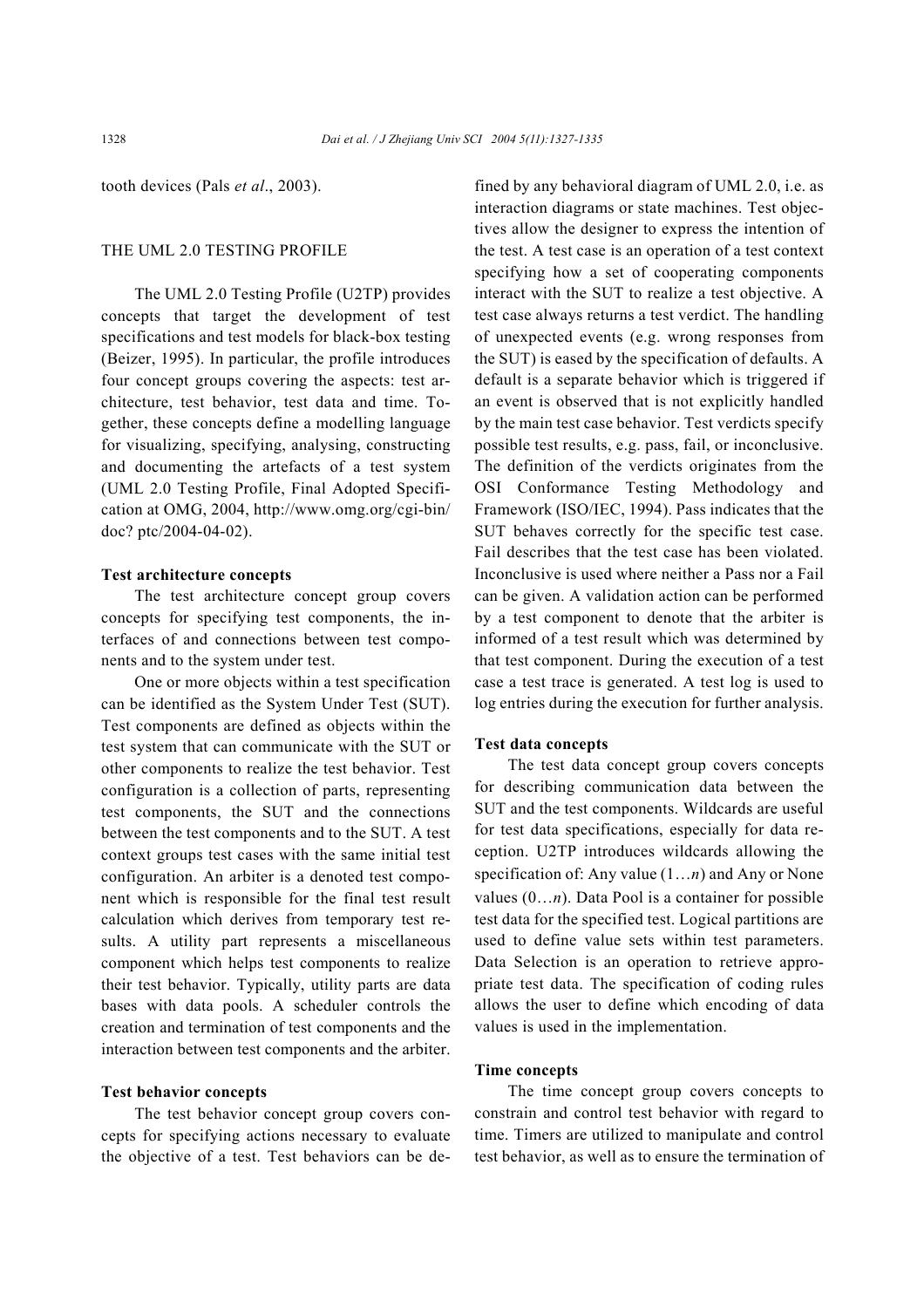## A METHODOLOGY FOR U2TP

The U2TP has just been developed at the Object Management Group (OMG). For a tester who uses the U2TP for the first time, it is hard to see which concepts are important for his/her test specifications and which concepts are less important. In this section, we will explain briefly how a tester can apply the concepts of the U2TP effectively after having received a detailed design model which should be tested. To clarify the terminologies: With design model, we mean the system design model in UML. When talking about the test model, we mean the UML model enriched with U2TP concepts.

Having a design system model, the tester may want to specify tests for the system. For that, the existing design model can be enriched with U2TP concepts. The following aspects must be considered when transforming a design model into a test model:

First of all, define a new UML package as the test package of the system. Import the classes and interfaces from the system design package in order to get access to message and data types in the test specification.

Next, start with the specification of the test architecture and continue with test behavior specifications. Test data and time are usually comprised in either the test architecture (e.g. timezone or data pool) or test behavior (e.g. timer or data partitioning) specifications.

Below, issues regarding test architecture and test behavior specifications are listed. They are subdivided into two categories: mandatory issues and optional issues. Mandatory issues can normally be retrieved directly from the design model, while optional issues are specific to test requirements and therefore, can seldom be retrieved from existing UML diagrams. However, they are also not always needed for the test model. The most important issues are the specification of the SUT components, the test components, the test cases and the verdict settings:

## **Test architecture**

## 1. Mandatory

(1) Which system component/components would you like to test? Assign it/them to System Under Test (SUT).

(2) Depending on their functionalities, test components have to be defined. Try to group the system components (except the SUT) to test components.

(3) Specify a test context class listing the test attributes and test cases, also possible test control and test configuration.

2. Optional

(1) In order to define the ordering of test case execution, specify the test control. The simplest form is to execute test cases sequentially. In more complex test controls, loops and conditional test execution can be specified.

(2) Test configuration can be easily retrieved by means of existing interaction diagrams: Whenever two components exchange messages with each other, assign a communication channel between the components. If there is no interaction diagram defined in the design model, connect the test components and SUT to an appropriate test configuration so that the configuration is relevant for all test cases included in the test context.

(3) Determine utility parts within the test configuration.

(4) Determine an arbiter for verdict arbitration.

(5) Assign timezones to the components. Timezones are normally needed if a distributed test system is built and time values of different components need to be compared.

(6) Look at coding rule specifications.

#### **Test behavior**

1. Mandatory

(1) For designing the test cases, take the given interaction diagrams of the design model and change (i.e. rename or group) the instances and assign them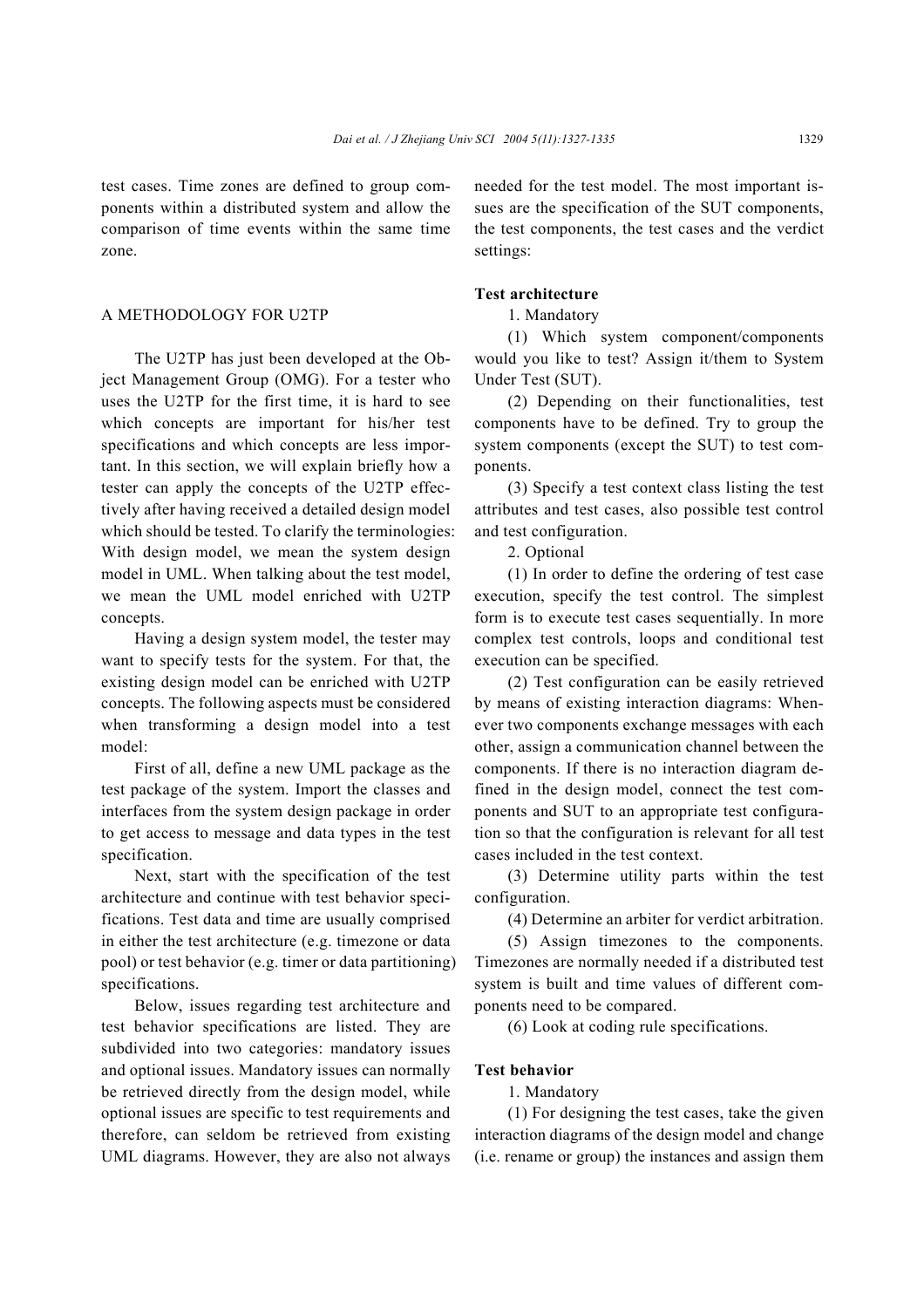with stereotypes of the U2TP (i.e. test component or SUT) according to their functionalities.

(2) Assign verdicts at the end of each test case specification. Usually, the verdict in a test case is set to pass.

2. Optional

(1) Specify default behaviors using wildcards for setting a fail or inconclusive verdict.

(2) Define time events by means of timers or time constraints.

# A CASE STUDY: ROAMING WITH BLUETOO-TH DEVICES

In this section, we will provide an example on how to design tests and modify an existing design model to obtain a test model. As a case study, we take the UML design model for roaming with Bluetooth devices which is introduced in (Pals *et al*., 2003). For the model modification, we will apply step by step the methodology introduced in the previous section. The main focus of this case study is to show that classes and interfaces specified in the design model can be re-used in the test model (Dai *et al*., 2004).

## **Test preparation**

Before amending the design model, the focus of the test must be defined, i.e. which classes should be tested and which interfaces does the tester need in order to get access to these classes. For our case study, the functionalities of the SlaveBTRoaming layer<sup>1</sup> are subject of test.

Fig.1<sup>2</sup> presents the test configuration with one slave and two masters. The classes originate from the BluetoothRoaming package of the design model (Pals *et al*., 2003): The focus of our tests is the SlaveBTRoaming layer. Thus, the SlaveApplication layer is one test component. Other test components are the underlying Bluetooth Hardware layer and the master components Master1 and Master2.

On the top of the slave and the masters, a new test component of class Test-Coordinator is specified. This test component is the main test component which administrates and instructs the other test components during the test execution. The coordinator is also responsible for the evaluation of the test cases and the setting of verdicts during test case execution. The coordinator has access to the utility part Location-DataBase. This data base embodies the LocationServer, which owns the slave roaming lists and the network structure table used for roaming decisions. Communication between the Test-Coordinator and the masters is performed via the Test Coordination Interface (TCI).

This test configuration is very flexible: The Bluetooth Hardware layer used in a test configuration might either be real Bluetooth (i.e. consisting of the slave's Bluetooth hardware SlaveBT-HW and the master's Bluetooth hardware MasterBT-HW) or emulated by software. Moreover, different multi party test configurations can easily be obtained by adding more masters. The master test component can be regarded as sub-divided into a Master Roaming and Master Application layer. This allows re-use of all the classes specified in the design model. Additionally, in a different test stage,



System Under Test (SUT) Test Component  $\overline{r}$  Test Components<br>with new class with existing classes

**Fig.1 Role Assignment for System Components** 

<sup>&</sup>lt;sup>1</sup>Layer is a term used in the context of communication protocols. In this paper, we will use it as a synonym to component within an object-oriented system.

<sup>&</sup>lt;sup>2</sup>This diagram is not a UML diagram.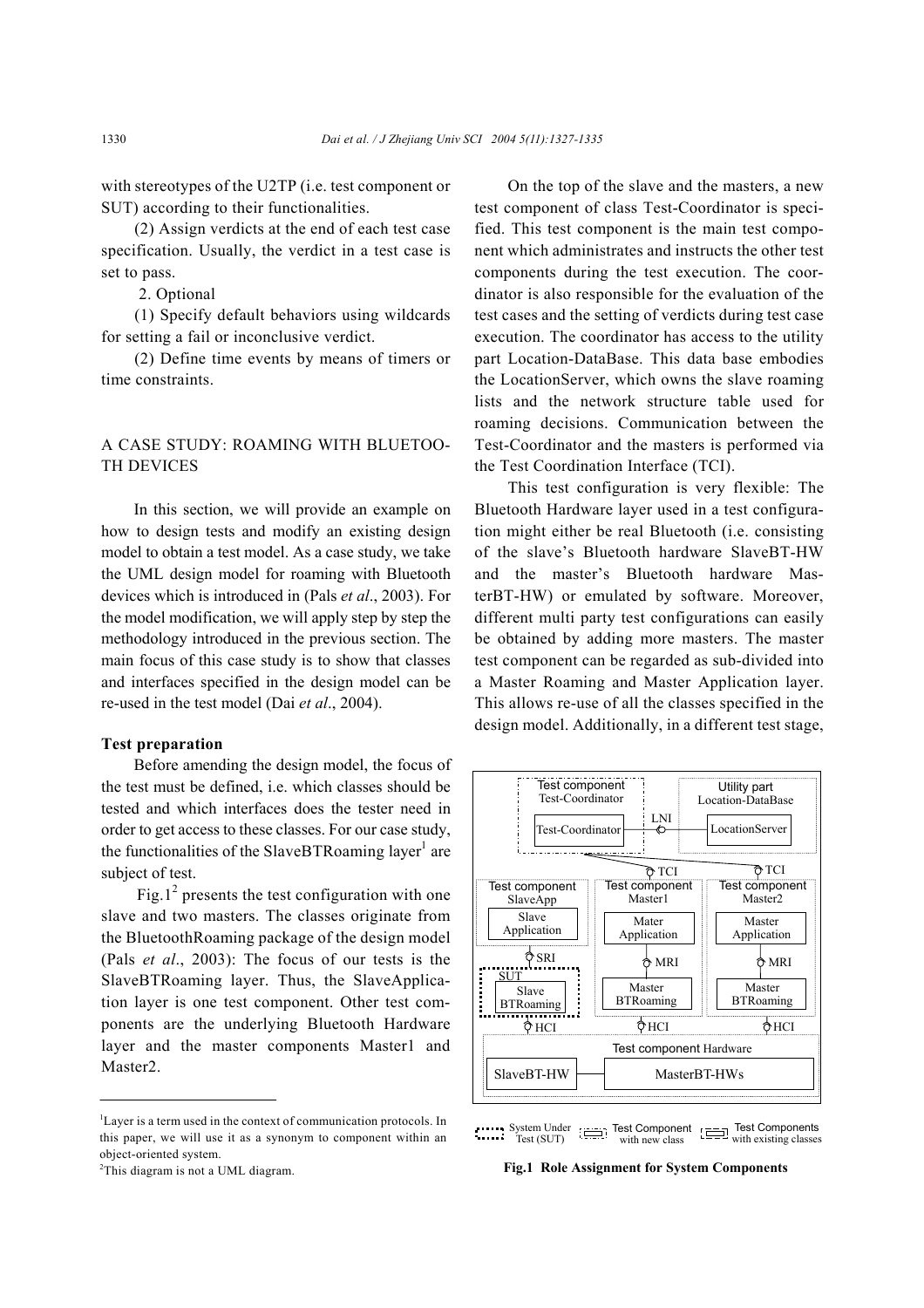it would be possible to replace more and more of the emulated test components with real implementations. Consequently, it is easy to perform integration tests with such a test configuration as well.

In our case study, the following functionalities of the SlaveRoaming layer should be tested:

(1) Is the SlaveRoaming layer able to choose a new master by looking up in its roaming list when the connection with its current master gets weak?

(2) Does the SlaveRoaming layer request a connection establishment to the chosen master?

(3) Does the SlaveRoaming layer wait for a connection confirmation of the master when the connection has been established?

(4) Does the SlaveRoaming layer send a warning to the environment, when no master can be found and the roaming list is empty?

These test objectives assume that basic functionalities of the SlaveRoaming layer like data forwarding from the application layer to the hardware layer have already been tested in a preceding capability test.

## **Test architecture specification**

First of all, a test package for the test model must be defined. Our package is named BluetoothTest (Fig.2a). The test package imports the classes and interfaces from the BluetoothRoaming package (Pals *et al*., 2003) in order to get access to the classes to be tested.

In the test preparation phase in the section on test preparation, we have assigned the SlaveB-TRoaming layer to SUT and other system components to test components. The test package consists of five test component classes, one utility part and one test context class. The test context class is called BluetoothSuite. It contains various test attributes, some test functions and test cases (Fig.2b).

Test configuration and test control are also specified in the test context class. The test configuration (Fig.3a) corresponds with the test configuration in Fig.1, except that it consists of one slave and four masters m1–m4. Ports with interfaces connect the test components and the SUT to each other.

Fig.3b illustrates the test control, indicating

the execution order of the test cases: First, test case TestRoaming\_noWarning is executed. If the test result is pass, the second test case TestRoaming withWarning will also be executed. Otherwise, the test is finished.

## **Test behavior specification**

The test cases which will be shown were all derived from the sequence diagrams, state machines and activity diagrams of the design model. Only little effort was necessary for deriving the test case specification. Some of the test cases may also be generated automatically.

In the section on test preparation, we have listed the test objectives of the case study. As an example, we will present a test case with the following scenario:







**Fig.2 Test packages (a) and test context class (b)**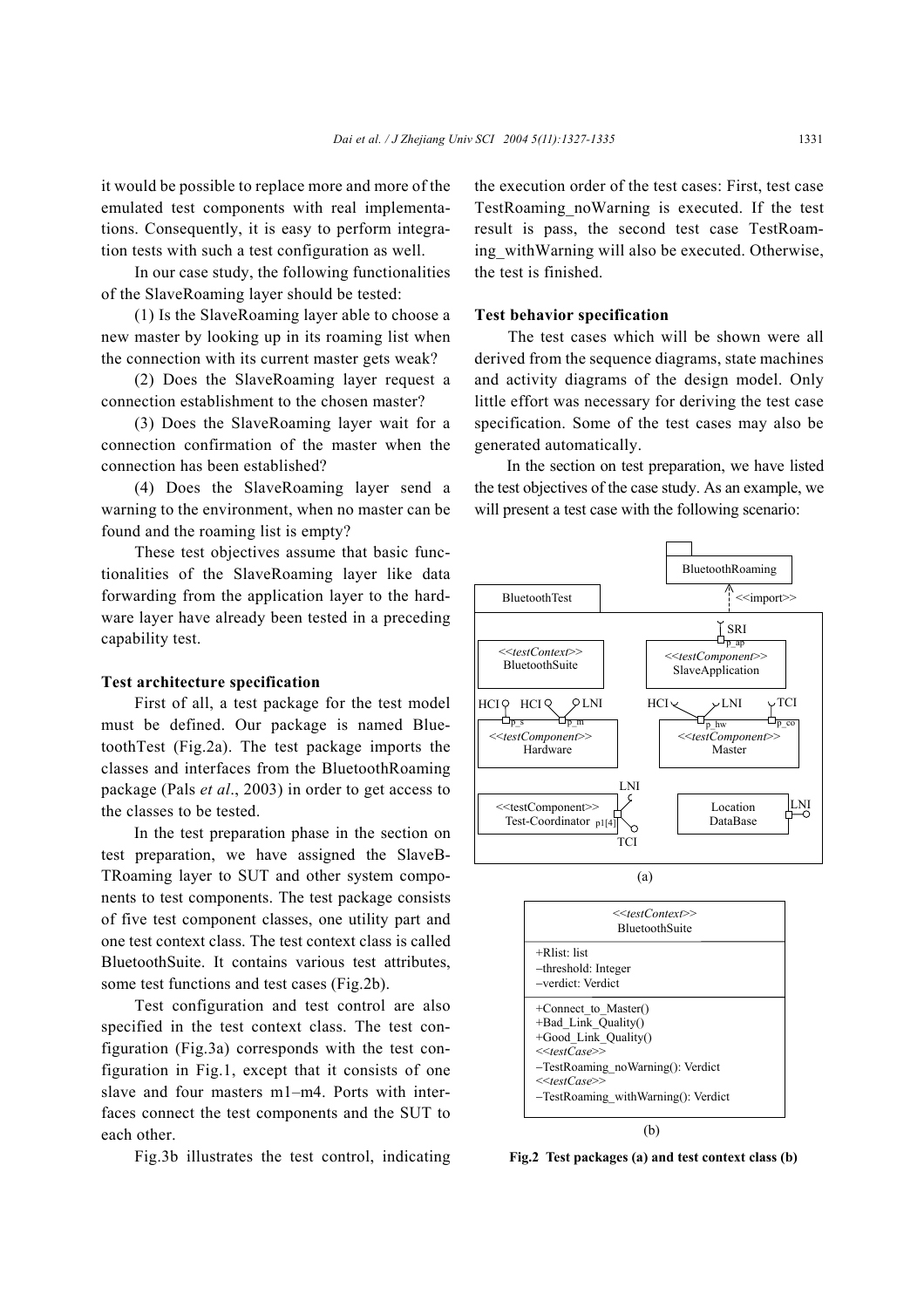



**Fig.3 Test configuration (a) and test control (b)** 

After the exchange of two data packages, the link quality between Slave and its current master m1 becomes bad. The first alternative master in the roaming list m2 cannot be reached since the link quality is also weak. Thus, after at most two seconds, a further master m3 is chosen from the roaming list and the connection is established successfully.

Fig.4 depicts the test case for the scenario given above. Test case TestRoaming\_NoWarning starts with the activation of the timer T1 with a

duration of six seconds. T1 is a guarding timer which is started at the beginning and stopped at the end of a test case. It assures that the test finishes properly even if e.g. the SUT crashes and does not respond anymore. In this case, the timeout event is caught by a default behavior.

The function Connect\_To\_Master referenced at the beginning of the test case establishes a connection between the Slave and Master m1 Fig.5a): The connection request (con\_request) is initiated by the SlaveApplication and is forwarded to the master. The master informs the Test-Coordinator about that observation. Then, the master accepts the connection (con\_accept), resulting in a confirmation sent from the Bluetooth hardware to both the slave and the master. Thereupon, the master informs the Test-Coordinator about the successful connection, which allows the Test-Coordinator to build a new roaming list containing the masters (reference makeList) and to transfer it via the master to the slave using the message roamingList ([M2, M3, M4]). The entries of the roaming list indicate that if the connection between slave and its current master gets weak, master m2 should be tried next. If this connection cannot be established, master m3 should be contacted. As a last alternative, m4 should be chosen. If none of the alternative masters can be connected to the slave, warnings would be sent out (However, this is not shown in the diagrams).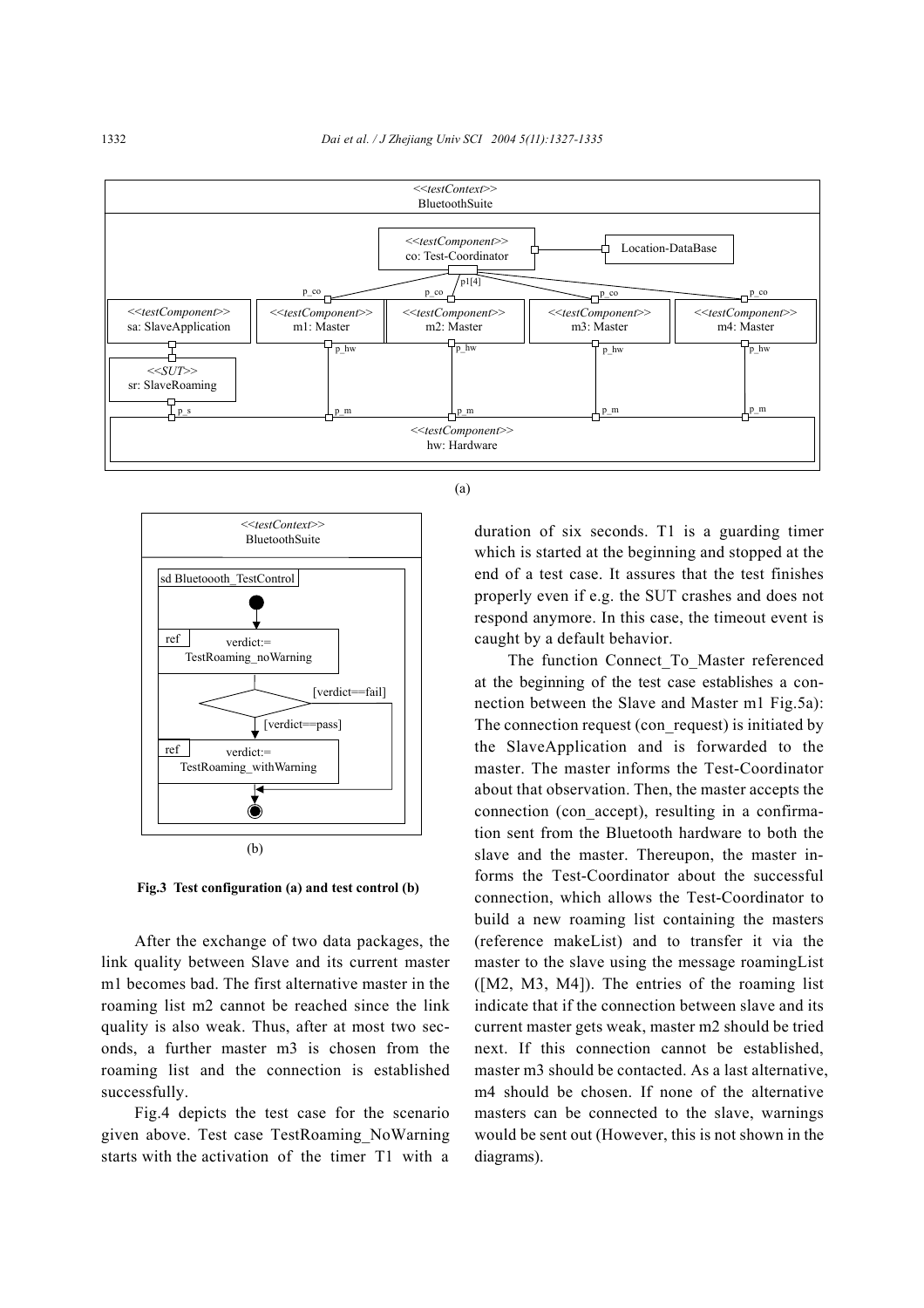



When the referenced behavior of Connect to Master has finished in Fig.4, the slave has successfully connected to master m1 and SlaveApplication starts to send data to the master. Additionally, the link quality is checked periodically. The time constraint of 0.5 seconds is specified to assure the function Good\_Link\_Quality, which is performed every 0.5 seconds, is executed before sending the second data package. Checking the link quality is specified in the functions Good Link Quality and Bad Link Quality in Fig. 5b. Herein, SlaveRoaming triggers the evaluation request and receives the result from the hardware.

In the first part of test case TestRoaming\_noWarning (Fig.4), the Hardware has to be tuned to report a good link quality. Thus, further data can be sent. In the second part, the link quality is determined to be bad. Therefore, a new master is looked up. According to the roaming list, the new master must be m2. A connection request is expected to be sent to m2 by the SUT. As soon as it is observed and reported to the Test-Coordinator, a timer T2 of two seconds is started. This timer assures that when the SUT cannot establish a connection to a master, the SUT chooses a further master and tries to connect to it within two seconds.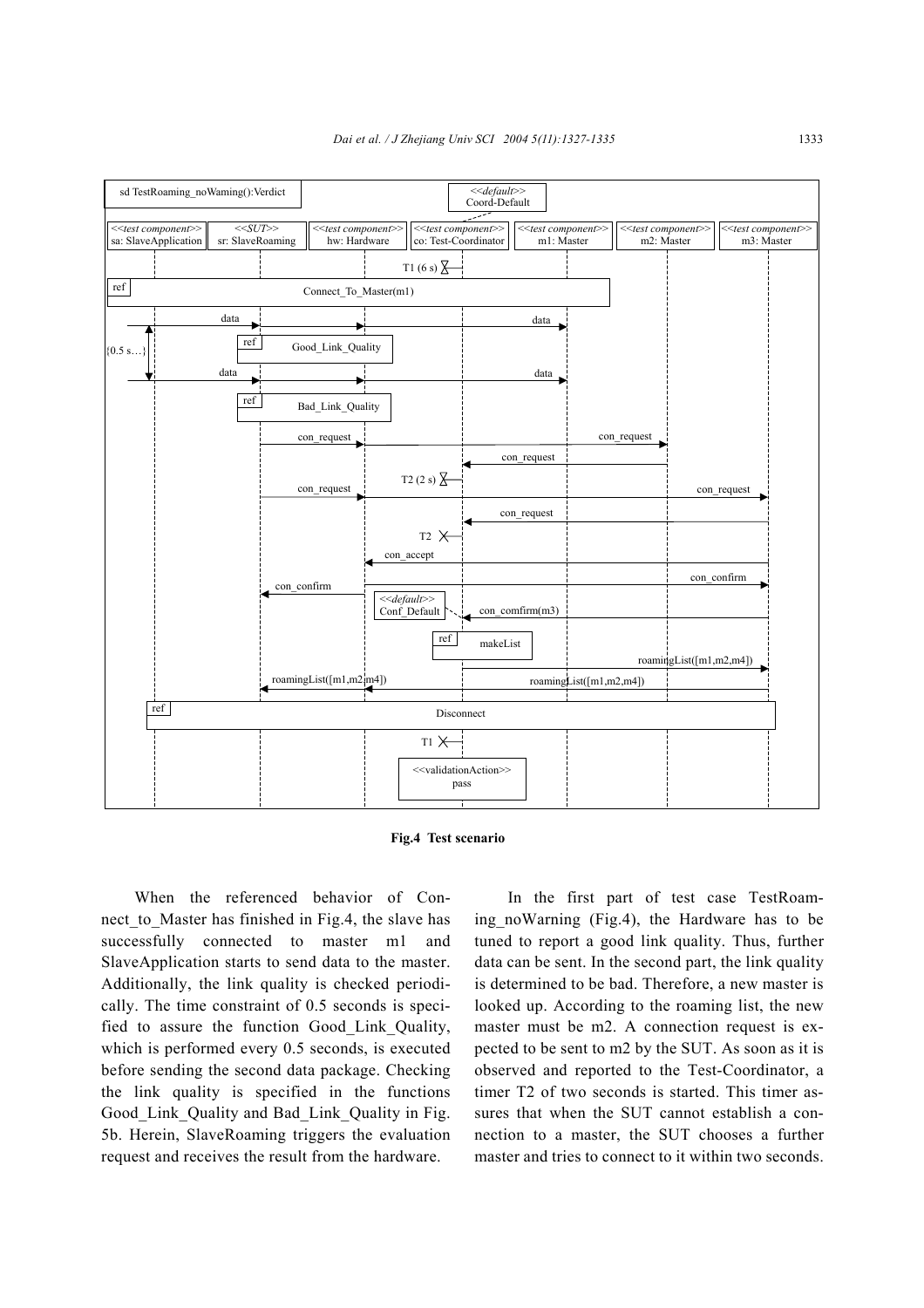

**Fig.5 Test Functions** (a) Connect to master function; (b) Link quality evaluation functions

If it is observed that the SUT requests a connection to the correct master m3, the timer T2 is stopped by the Test-Coordinator. In this test case, the connection is accepted (con\_accept) by master m3 and hence confirmed (con confirm). After the Test-Coordinator noticed the connection to the correct master, it assembles the new roaming list and sends it via the master to the slave. In case that no connection confirmation is received, the default behavior Conf\_Default is invoked. Finally, slave and master are disconnected; the guarding timer T1 is stopped and the verdict of this test case is set to pass.

Besides the expected test behavior of test case TestRoaming\_NoWarning, default behaviors are specified to catch the observations which lead to a fail or inconclusive verdict. The given test case uses two defaults called Coord\_Default and Conf Default (Fig.6). In U2TP, test behaviors can be specified by all UML behavioral diagrams, including interaction diagrams, state machines and activity diagrams. Thus, Fig.6 shows how default behaviors can be specified either as sequence diagrams (Fig.6a) or as state machines (Fig.6b).

Coord\_Default is an instance-specific default

applied to the coordinator. It defines three alternatives. The first two alternatives catch the timeout events of the timers T1 and T2. In both cases, slave and master will be disconnected and the verdict is set to fail. After that, the test component terminates itself. The third alternative catches any other unexpected events. In this case, the verdict is set to inconclusive and the test behavior returns back to the test event which triggered the default.

Conf\_Default is an event-specific default attached to the connection confirmation event. In the Test-Coordinator, this default is invoked if either the connection confirmation is not sent from the correct master or another message than the connection confirmation is received. In the first case, the verdict is set to fail and the test component finishes itself. In the latter case, the verdict is set to inconclusive and the test returns to main test behavior.

## CONCLUSION AND OUTLOOK

In this paper, we have presented a case study of how to use the newly adopted U2TP, in which some